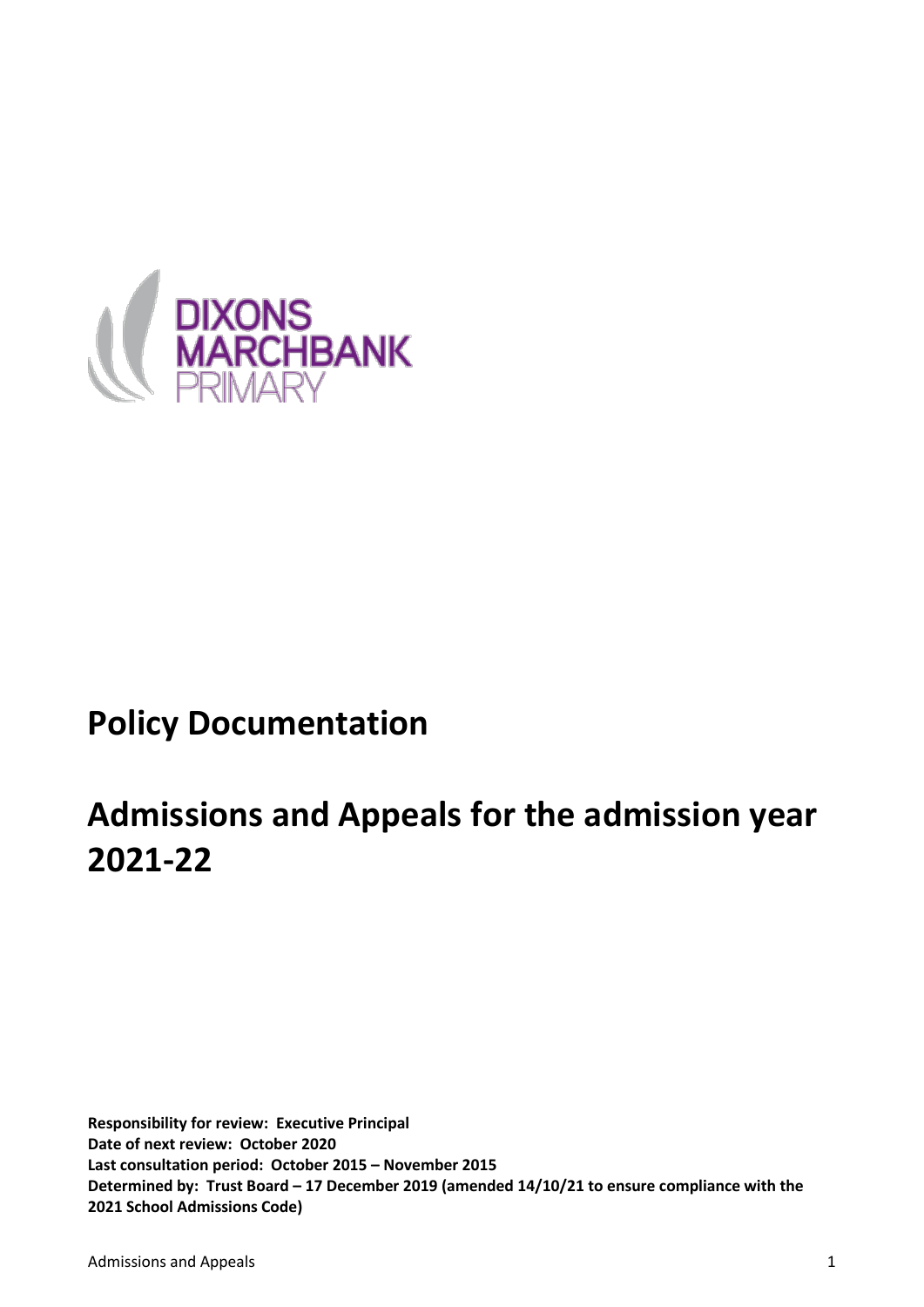# **Admissions**

# **Statement of Policy**

The Academy is committed to:

- admitting an intake reflective of all local communities;
- resolving a situation where there are many more applications than places available;
- providing a consistency of approach in a potentially extremely emotive area;
- demonstrating that we are applying our oversubscription criteria equally and fairly;
- ensuring that children with special educational needs and disabilities, and vulnerable children are not treated less favourably than other applicants;
- working collaboratively with all schools within the Bradford local authority to improve behaviour and reduce exclusions by participating in the writing of and adhering to the Fair Access Protocol.

# **The aims are:**

- to ensure that places are awarded fairly and openly;
- to ensure that all prospective parents are aware of the admissions procedures;
- to guarantee that all legitimate applications will be processed efficiently and within an agreed time span;
- to demonstrate that our procedures comply with the School Admissions Code;
- to provide an appropriate appeal procedure for those who are dissatisfied with the outcome of their applications which complies with the School Admission Appeals Code.

# **Procedures for Reception entry**

#### **The admission arrangements are:**

- a) There are 60 places available.
- b) Applications for places at the Academy will be made in accordance with the local authorities Coordinated Admission Scheme, as published on local authorities' websites and in Bradford Local Authority's booklet "A guide for parents about admission arrangements to Primary Schools". Where the Academy receives more applications than places available, the oversubscription criteria for admission will apply.
- c) Applications must be made on the Common Application Form (CAF) provided by the local authorities by the stated deadline.
- d) Children attending the Academy's nursery are not guaranteed a place in the reception class and parents must complete the Common Application Form (see above) to apply for a place.

#### **Oversubscription criteria**

The Academy will admit up to 60 children in the relevant age group each year if sufficient applications are received. All applicants will be admitted if 60 or fewer apply.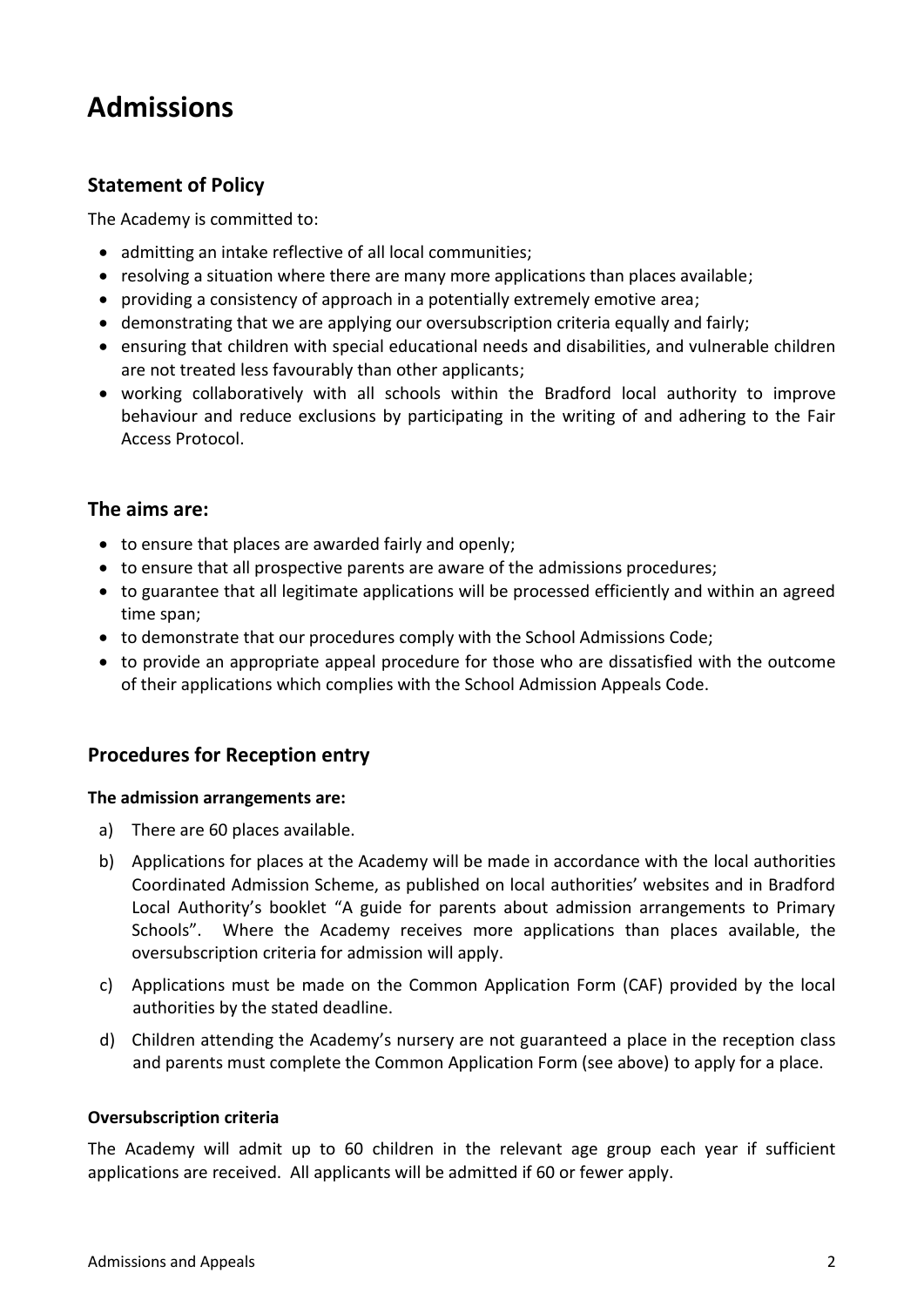If the Academy is oversubscribed, after the admission of children with an Education, Health and Care Plan, where the Academy is named, priority for admission will be given to those children who meet the criteria in the order set out below:

- a) Looked-after children or children who were previously looked-after. See note 1 for a definition of these terms.
- b) Children who have *exceptional* social or medical need, supported by a written recommendation from the child's paediatrician/consultant or a professional from Children's Services. The recommendation must explain why the school is the only suitable school to meet the child's needs and why no other school could provide the appropriate support for the child.

Consideration under this criterion will be decided based on the information received and parents will be informed if the application meets this criterion before the end of March. See note 2 for how to apply.

- c) Up to two children of staff, who have been in post for at least two years, or to staff recently appointed to a post for which there is a demonstrable skill shortage. See note 3 for how to apply. If demand exceeds places at this point, the decision of who will be offered the place will be made by using a computerised random number generator programme (see note 4).
- d) Children whose siblings live at the same address, currently attend the Academy, and will continue to do so on the date of admission (see note 5 for a definition of sibling). If demand exceeds places at this point, places will be decided based upon proximity to the Academy (as detailed at point e)).
- e) Admission of children based on proximity to the Academy using straight line measurement taken from the Ordnance Survey reference point for the home address (see note 6) to the main entrance of the school. Where the offer of places to applicants with equi-distant addresses would lead to oversubscription, the decision of who will be offered the place will be made by using a computerised random number generator programme (see note 4).

Where a child is allocated a place and they have a sibling/s (brothers or sisters) applying for the same year group, the sibling/s will also be offered a place/s (see note 7).

## *Notes*

1. A looked after child is a child who is (a) in the care of a local authority, or (b) being provided with accommodation by a local authority in the exercise of their social services functions (see the definition in Section 22(1) of the Children Act 1989).

A previously looked-after child is a child who, immediately after being looked-after, became subject to adoption, a child arrangements order or special guardianship order including those who appear (to the Governing Body) to have been in state care outside of England<sup>1</sup> and ceased to be so as a result of being adopted.

2. Applications must be in the form of a letter or e-mail to the Governing Body of the Academy, sent via the Admissions Officer, and accompanied by the supporting information described above.

 $1$  A child is regarded as having been in state care outside of England if they were in the care of or were accommodated by a public authority, a religious organisation, or any other provider of care whose sole or main purpose is to benefit society.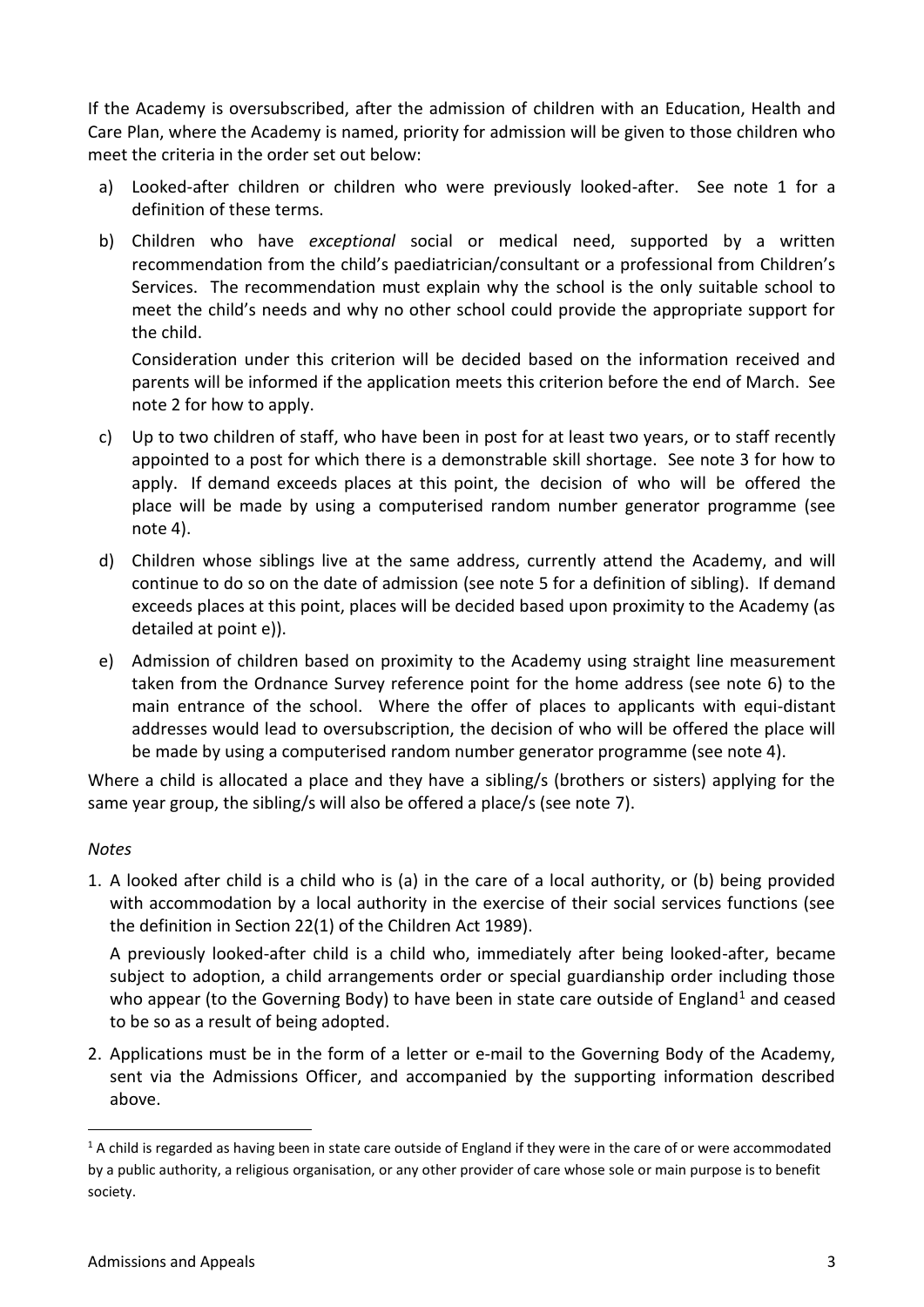The e-mail or letter is required in addition to the submission of a completed local authority application form.

3. Applications must be in the form of a letter or e-mail to the Governing Body of the Academy, sent via the Admissions Officer, stating the name, post, and length of service of the member of staff and the child's name and date of birth.

The e-mail or letter is required in addition to the submission of a completed local authority application form.

4. All applications will be allocated a random number of between 1 and 8 that contains up to 7 decimal places. The numbers will be allocated by a computer programme and ranked from the smallest number at the top to the biggest number at the bottom.

The randomisation process will be supervised by an independent clerk of the independent appeals panel.

- 5. In addition to brothers and sisters, the term sibling includes half, adopted, step, or foster brothers or sisters *living at the same address*. It does not include cousins or other family members sharing a house.
- 6. 'Home address' refers to the child's permanent home at the time of admission. Where the child lives with split parents who have shared responsibility, it is for the parents to determine which address to use when applying for a school. Proof of residency may be required at any time during or after the allocation process.
- 7. Where twins or triplets or siblings (brothers or sisters) are applying for the same year group and only one place is available, the remaining sibling/s will also be offered a place/s above the admission number.

## *Deferred entry*

Parents will be offered a full-time place in the September of the school year in which their child's fifth birthday falls. Parents can request for their child to start their schooling on a part-time basis or to defer the start until their child reaches compulsory school age; these requests should be addressed to the Principal. In such instances children will commence schooling at the beginning of a term.

Where entry is deferred, the school will hold the place and not offer it to another child during the remainder of the school year for which the application was made. Parents cannot defer entry beyond the beginning of the term after the child's fifth birthday, nor beyond the beginning of the summer term (in April) of the school year for which they applied.

#### *Requests to offset*

Where parents feel that their summer born child's needs are such that they would benefit from starting school a year later, they may request this using the local authority's 'Request to Offset' form. Further information on this is available in the School Admissions section of the authority's website.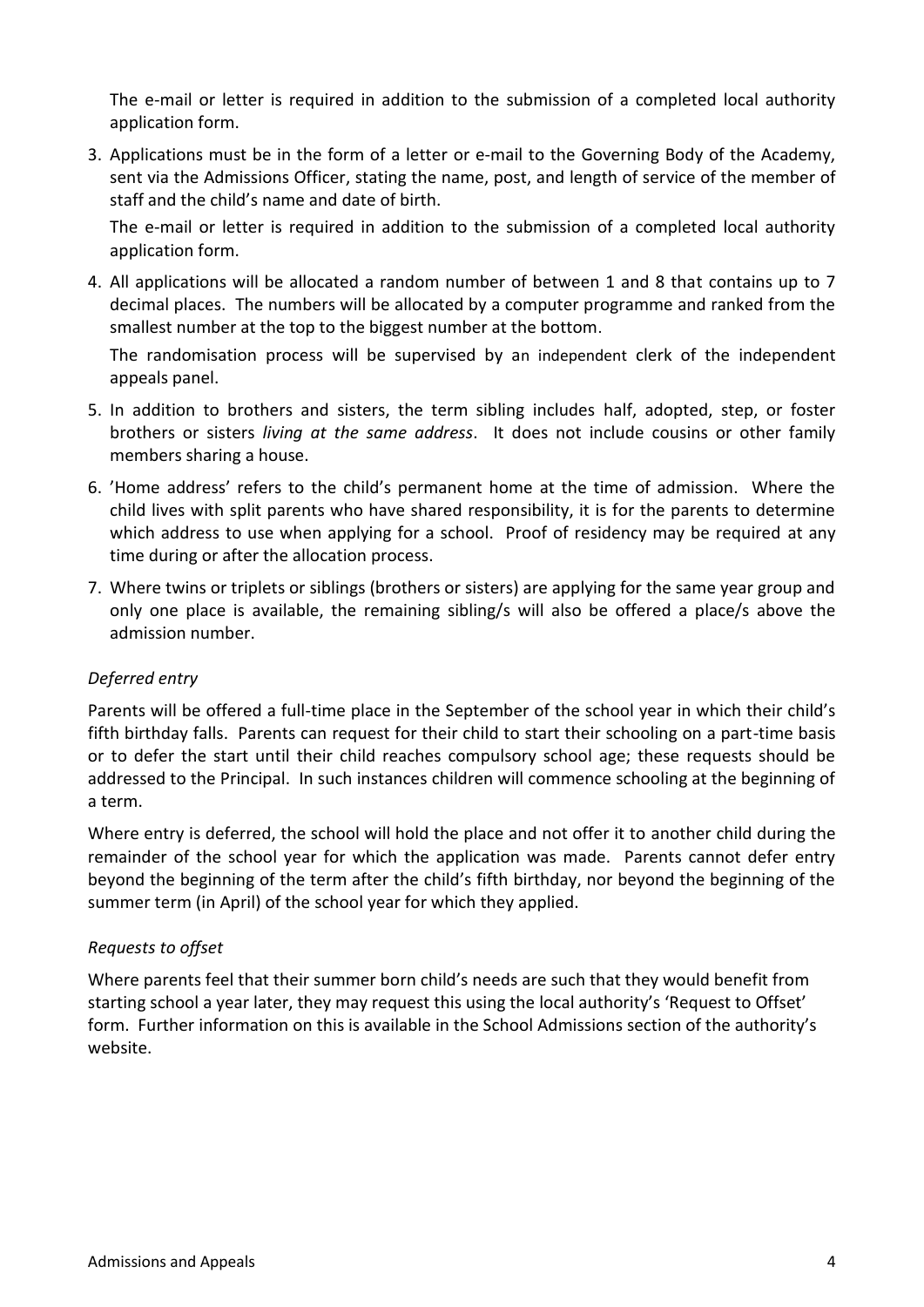#### **Calendar for admission**

*Mid November 2020* Local authority booklet and common application form (CAF) is made available.

*December 2020* An Open Event will be held.

# *15th January 2021*

Deadline for receipt of:

- local authorities' common application forms.
- letters or e-mails and any documentation in relation to applications under exceptional need.
- letters or e-mails in relation to applications under children of staff oversubscription criteria.

## *16th April 2021*

Local authorities write with offers made to parents for all schools in their schemes.

In the event of oversubscription, those children who cannot be offered a place will automatically remain on the waiting list until the end of December.

# **In-year admissions**

There are 60 places in each year group.

Where vacancies occur, places are not offered based on the length of time names have been on the list but are filled in coordination with the local authorities and in line with the oversubscription criteria stated above. It is, therefore, possible that a child may be added to the list who qualifies more highly within the criteria than children already on the list because each time a child is added, the list will be ranked again in line with the published oversubscription criteria. Looked after children, previously looked after children, and those allocated a place at the school in accordance with a Fair Access Protocol (explained below) take precedence over those on a waiting list.

Applications should be made on Bradford local authority's 'In Year Common Application Form' (ICAF) which needs to be returned directly to the local authority. On receipt of an ICAF the authority will send a copy of this to the Academy, and then respond to advise you if a place is available or not.

#### **Fair access protocol**

All local authorities must have a Fair Access Protocol, which the Academy is required to be part of, to ensure that access to education is secured quickly for children who have no school place. Children who are dealt with under the protocol are likely to be the most vulnerable or present challenging behaviour and who cannot reasonably be managed through the normal admissions process. Children admitted through the protocol may be placed into a year group which is full and will take precedence over other children on the waiting list. It is the local authority's decision to determine which children are dealt with by the protocol and the Academy is obliged, as are other schools within the district, to admit a proportion of these children.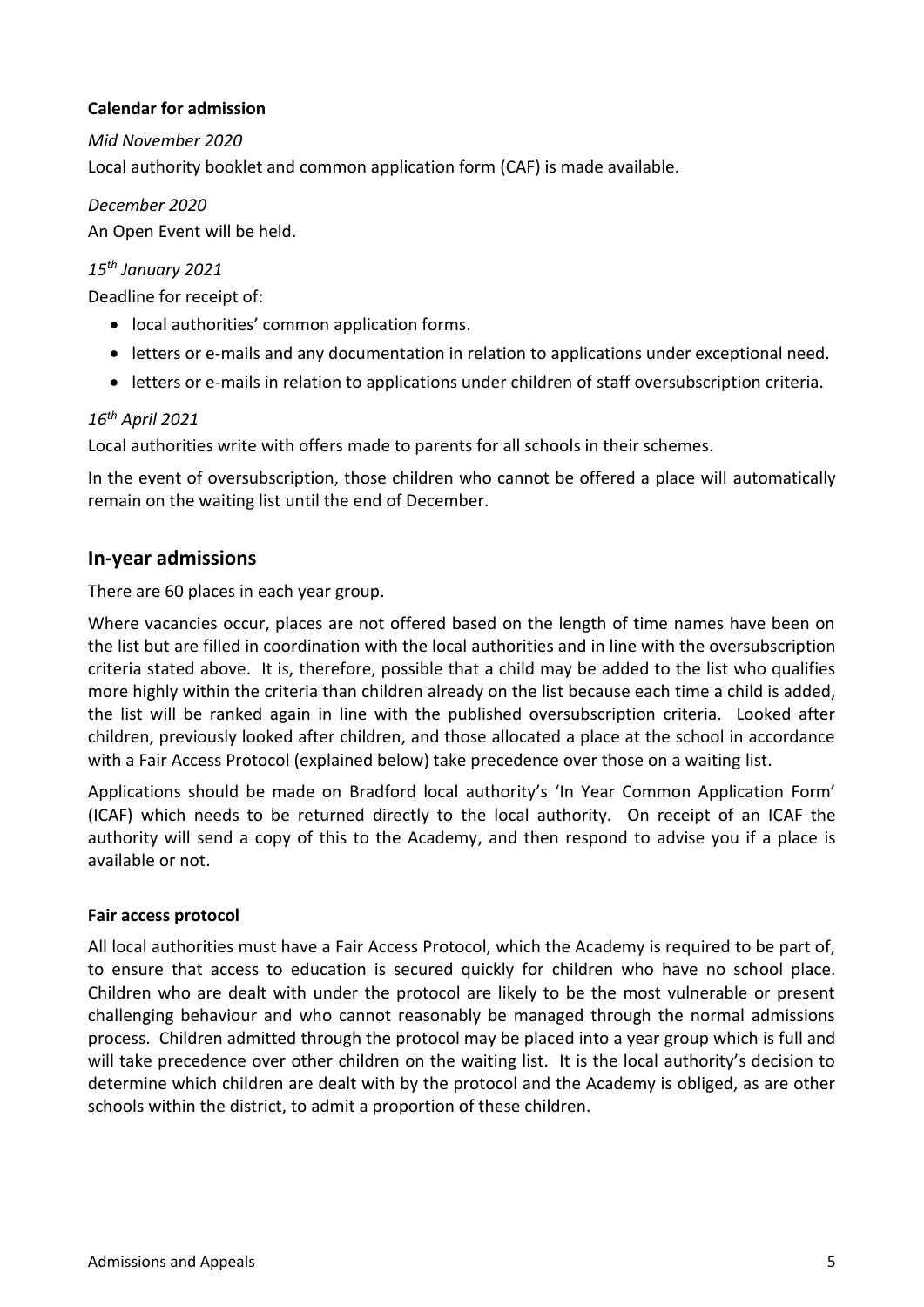#### **Admission of children outside their normal age group**

Parents may request that their child is admitted outside their normal age group, for instance, where the child is gifted or talented or where a child has suffered from particular social or medical issues impacting his or her schooling.

When such a request is made, the Governing Body will make a decision on the basis of the circumstances of the case and in the best interest of the child concerned, taking into account the view of the Principal and any supporting evidence provided by the parent. The process for requesting such an admission is as follows:

Parents should submit an e-mail or letter to the Governing Body to request that the child is admitted to another year group (stating which year group) and the reasons for their application. Enclosed with this should be any evidence in support of their case; some of the evidence a parent might submit could include:

- information about the child's academic, social and emotional development;
- where relevant, their medical history and the views of a medical professional;
- whether they have previously been educated out of their normal age group; and
- whether they may naturally have fallen into a lower age group if it were not for being born prematurely.

The Governing Body will advise the parent whether the request for admission out of age group has been agreed or the reason for any refusal. Where the Governing Body refuses such a request, there is no right of appeal against a refusal to offer a place in the preferred age group. The right of appeal only applies against a refusal of a place at the Academy.

# **Waiting lists and appeals**

## **Waiting lists**

If your child is not offered a place at the Academy for Reception, your child's details will automatically remain on the waiting list until the end of December i.e. one term after the start of the year. You will need to contact the local authority in January to ask for your child's details to remain on the waiting list.

For in-year applications, the details will remain on the waiting list until the end of the academic year (July). You will need to make a new school transfer application in early July if you wish for your child to be placed onto the waiting list for the next academic year.

Where places become available, they will be filled in accordance with the oversubscription criteria.

#### **Appeals**

All applicants refused a place have a right of appeal to an independent appeal panel constituted and operated in accordance with the School Admission Appeals Code. This is a legal process and places are not 'reserved' for appeal panels to offer.

The Government has set a limit on the size of infant classes and this means that no Key Stage 1 (Reception, Year 1 or Year 2) class can have more than 30 children with one teacher. As a guide, because of this law only 1 in 9 appeals are successful for Key Stage 1 and for Key Stage 2 (Years 3 to 6) only 1 in 5 are successful.